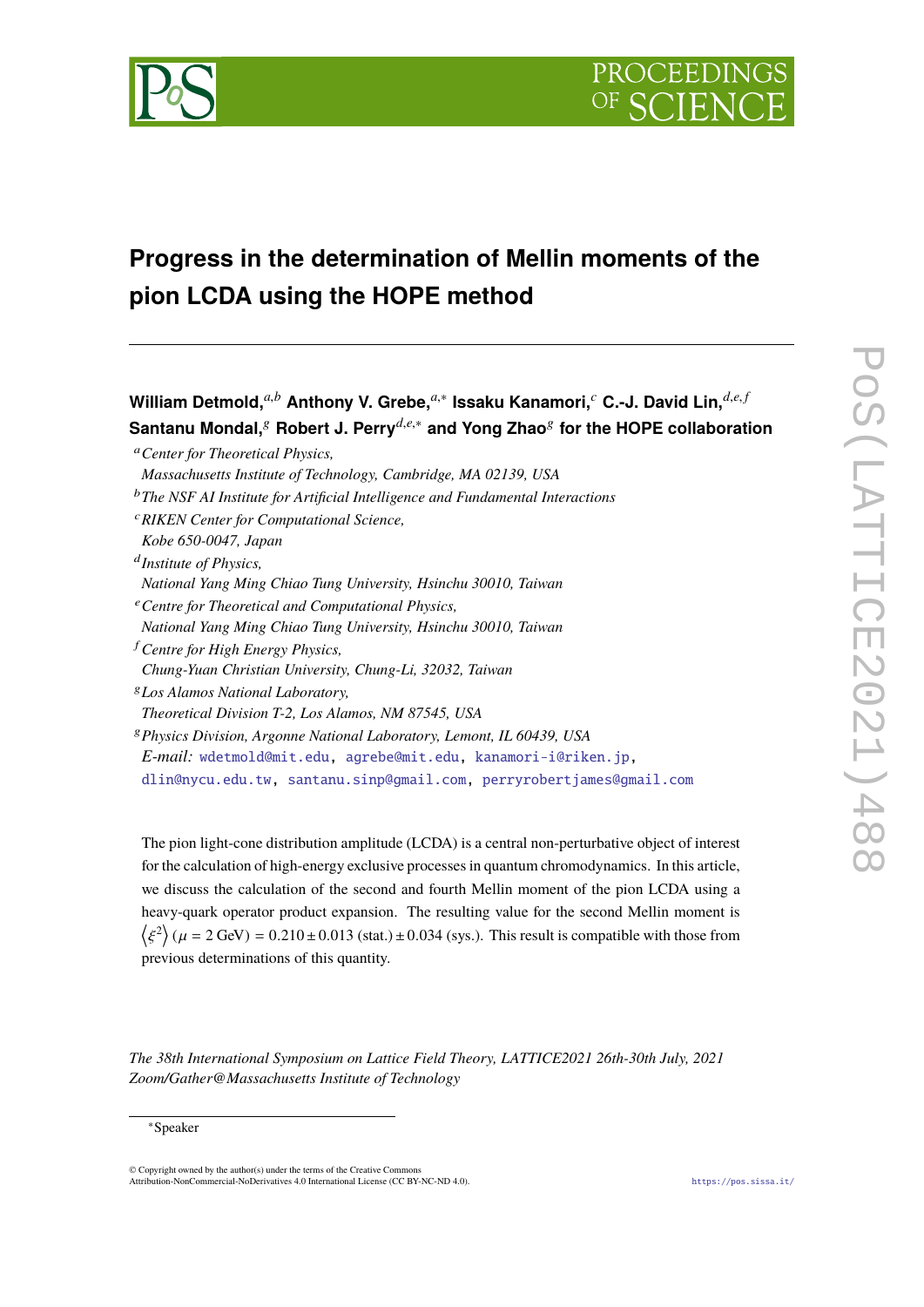## **1. Introduction**

The pion light-cone distribution amplitude (LCDA) plays an important role in parton physics and is central to a description of a range of exclusive processes in high energy quantum chromodynamics [\[1,](#page-14-0) [2\]](#page-14-1). The pion LCDA is denoted  $\phi_{\pi}$  and can be defined via the matrix element for the transition between the vacuum and the (charged<sup>[1](#page-1-0)</sup>) pion state,

<span id="page-1-2"></span>
$$
\langle 0|\overline{\psi}_d(z)\gamma_\mu\gamma_5 W[z,-z]\psi_u(-z)|\pi^+(\mathbf{p})\rangle = i p_\mu f_\pi \int_{-1}^1 d\xi \,\mathrm{e}^{-i\xi p \cdot z} \phi_\pi(\xi,\mu),\tag{1}
$$

where  $\mu$  is the renormalization scale and  $W[-z, z]$  is a light-like Wilson line connecting  $-z$  and *z*. In the above equation,  $f_{\pi}$  is the decay constant and  $p_{\mu}$  is the four-momentum of the pion. In the light-cone gauge,  $\phi_{\pi}(\xi, \mu)$  can be interpreted as the probability amplitude to convert the pion into a state of a quark and an antiquark carrying momentum fractions  $(1 + \xi)/2$  and  $(1 - \xi)/2$ , respectively [\[2\]](#page-14-1).

Moments of the LCDA can be extracted by computing matrix elements of local operators that result from an operator product expansion (OPE) [\[3–](#page-14-2)[7\]](#page-14-3). In principle, knowledge of the relevant Mellin moments enables the construction of PDFs and LCDAs. More recently, alternative approaches have been proposed to extract information about LCDAs and PDFs using lattice QCD (LQCD) [\[8–](#page-14-4)[16\]](#page-15-0). The implementations of these approaches have been reviewed in Refs. [\[17–](#page-15-1)[21\]](#page-15-2).

This article reports on recent progress on the study of the Mellin moments of the pion using the heavy-quark operator product expansion (HOPE) method [\[10\]](#page-14-5). In this approach, one calculates a hadronic amplitude in LQCD where standard currents are replaced by fictitious heavy-light flavorchanging currents. The numerical matrix element is then related to the moments of the LCDA via an operator product expansion (OPE). It is possible to show that the effect of the heavy quark may be absorbed in the definition of the Wilson coefficients [\[22\]](#page-15-3). It is expected that the use of a heavy quark leads to several advantages including the removal of certain higher-twist effects, additional control of the OPE due to the additional hard scale provided by the heavy quark mass, and the simple analytic continuation to Minkowski space [\[22,](#page-15-3) [23\]](#page-15-4). Since this is the first numerical implementation of this approach, the quenched approximation and an unphysical quark mass corresponding to a pion mass of approximately 550 MeV are used.

The structure of this article is as follows: details of the matrix elements which must be calculated are summarized in Sec. [2,](#page-1-1) details of the numerical implementation are given in Sec. [3,](#page-3-0) analysis of the second moment is provided in Sec. [4,](#page-6-0) exploratory analysis of the fourth moment is given in Sec. [5](#page-9-0) and conclusions and outlook are provided in Sec. [6.](#page-12-0)

## <span id="page-1-1"></span>**2. Strategy and correlation functions**

Since the light-cone collapses to a point in Euclidean space, the light-like separation *z* prevents direct computation of the pion LCDA from its definition in Eq. [\(1\)](#page-1-2). Instead, one can define the

<span id="page-1-0"></span><sup>&</sup>lt;sup>1</sup>The isospin limit is used for the calculation presented in this article.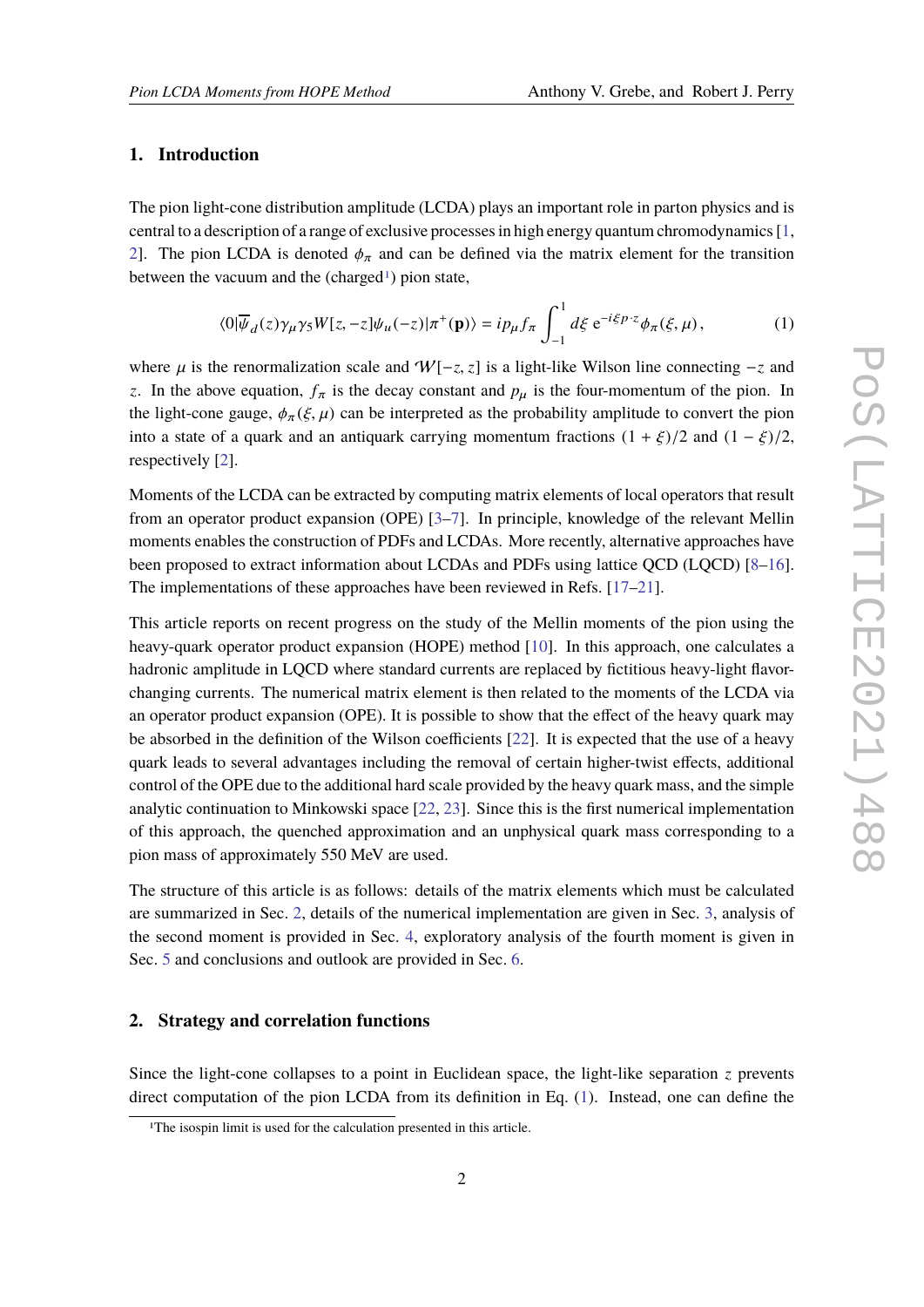hadronic amplitude

$$
V^{\mu\nu}(q,p) = \int d^4 z \; e^{iq \cdot z} \; \langle 0| \mathcal{T} \{ J_A^{\mu}(z/2) J_A^{\nu}(-z/2) \} | \pi(\mathbf{p}) \rangle, \tag{2}
$$

where

$$
J_A^{\mu} = \overline{\Psi} \gamma^{\mu} \gamma^5 \psi + \overline{\psi} \gamma^{\mu} \gamma^5 \Psi,
$$
 (3)

is an axial-vector current that converts between the light quark  $\psi$  and a valence heavy quark Ψ with mass *m*Ψ.

The antisymmetrized hadronic amplitude  $V^{[\mu\nu]} = (V^{\mu\nu} - V^{\nu\mu})/2$  can be expanded in terms of an anomator readulation consistent operator product expansion,

<span id="page-2-0"></span>
$$
V^{[\mu\nu]}(q,p) = -\frac{2i\epsilon^{\mu\nu\rho\sigma}q_{\rho}p_{\sigma}}{\tilde{Q}^2}f_{\pi}\sum_{n=0,\text{even}}^{\infty}C_W^{(n)}(\tilde{Q}^2,\mu,m_\Psi)\langle\xi^n\rangle\left(\frac{\tilde{\omega}}{2}\right)^n,\tag{4}
$$

where  $\tilde{\omega} = 2p \cdot q/\tilde{Q}^2$ ,  $\tilde{Q}^2 = -q^2 - m_q^2$ <br>short distance perturbative corrections  $L_{\Psi}^2$ , and the  $C_W^{(n)}$  are Wilson coefficients that account for short-distance perturbative corrections.  $\langle \xi^n \rangle$  are Mellin moments of the LCDA, defined as

$$
\langle \xi^n \rangle = \int_{-1}^1 d\xi \, \xi^n \phi_\pi(\xi, \mu) \,. \tag{5}
$$

The zeroth moment  $\langle \xi^0 \rangle$  is 1, and all odd moments vanish by the isospin symmetry assumed here.<br>Civen full inevided as of the moments, it is negatively to reconstruct the entire functional dependence Given full knowledge of the moments, it is possible to reconstruct the entire functional dependence of the LCDA, and even partial knowledge is useful for constraining the LCDA.

The hadronic amplitude can also be written in terms of quantities calculable on the lattice. Defining

$$
R^{\mu\nu}(\tau; \mathbf{p}, \mathbf{q}) = \int d^3 \mathbf{z} e^{i\mathbf{q} \cdot \mathbf{z}} \langle 0 | \mathcal{T} [J_A^{\mu}(\tau/2, \mathbf{z}/2) J_A^{\nu}(-\tau/2, -\mathbf{z}/2)] | \pi(\mathbf{p}) \rangle
$$
  
=  $\langle 0 | J_A^{\mu}(\tau/2; (\mathbf{p} + \mathbf{q})/2) J_A^{\nu}(-\tau/2; (\mathbf{p} - \mathbf{q})/2) | \pi(\mathbf{p}) \rangle,$  (6)

and performing a Fourier transform in time gives the hadronic amplitude

<span id="page-2-1"></span>
$$
V^{\mu\nu}(q,p) = \int d\tau \, e^{iq_4\tau} R^{\mu\nu}(\tau; \mathbf{p}, \mathbf{q}) \,. \tag{7}
$$

To extract  $R^{\mu\nu}$  on the lattice, one starts by computing two-point and three-point correlators

$$
C_2(\tau, \mathbf{p}) = \int d^3 \mathbf{x} e^{i \mathbf{p} \cdot \mathbf{x}} \langle 0 | O_\pi(\tau, \mathbf{x}) O_\pi^\dagger(0, 0) | 0 \rangle
$$
  
=  $\langle 0 | O_\pi(\tau, \mathbf{p}) O_\pi^\dagger(0, \mathbf{p}) | 0 \rangle$ , (8)

and

$$
C_3^{\mu\nu}(\tau_e, \tau_m; \mathbf{p}_e, \mathbf{p}_m) = \int d^3x_e d^3x_m e^{i\mathbf{p}_e \cdot \mathbf{x}_e} e^{i\mathbf{p}_m \cdot \mathbf{x}_m} \langle 0 | \mathcal{T} \left[ J_A^{\mu}(\tau_e, \mathbf{x}_e) J_A^{\nu}(\tau_m, \mathbf{x}_m) O_{\pi}^{\dagger}(\mathbf{0}) \right] | 0 \rangle
$$
  
=  $\langle 0 | J_A^{\mu}(\tau_e, \mathbf{p}_e) J_A^{\nu}(\tau_m, \mathbf{p}_m) O_{\pi}^{\dagger}(\mathbf{0}, \mathbf{p}) | 0 \rangle$ . (9)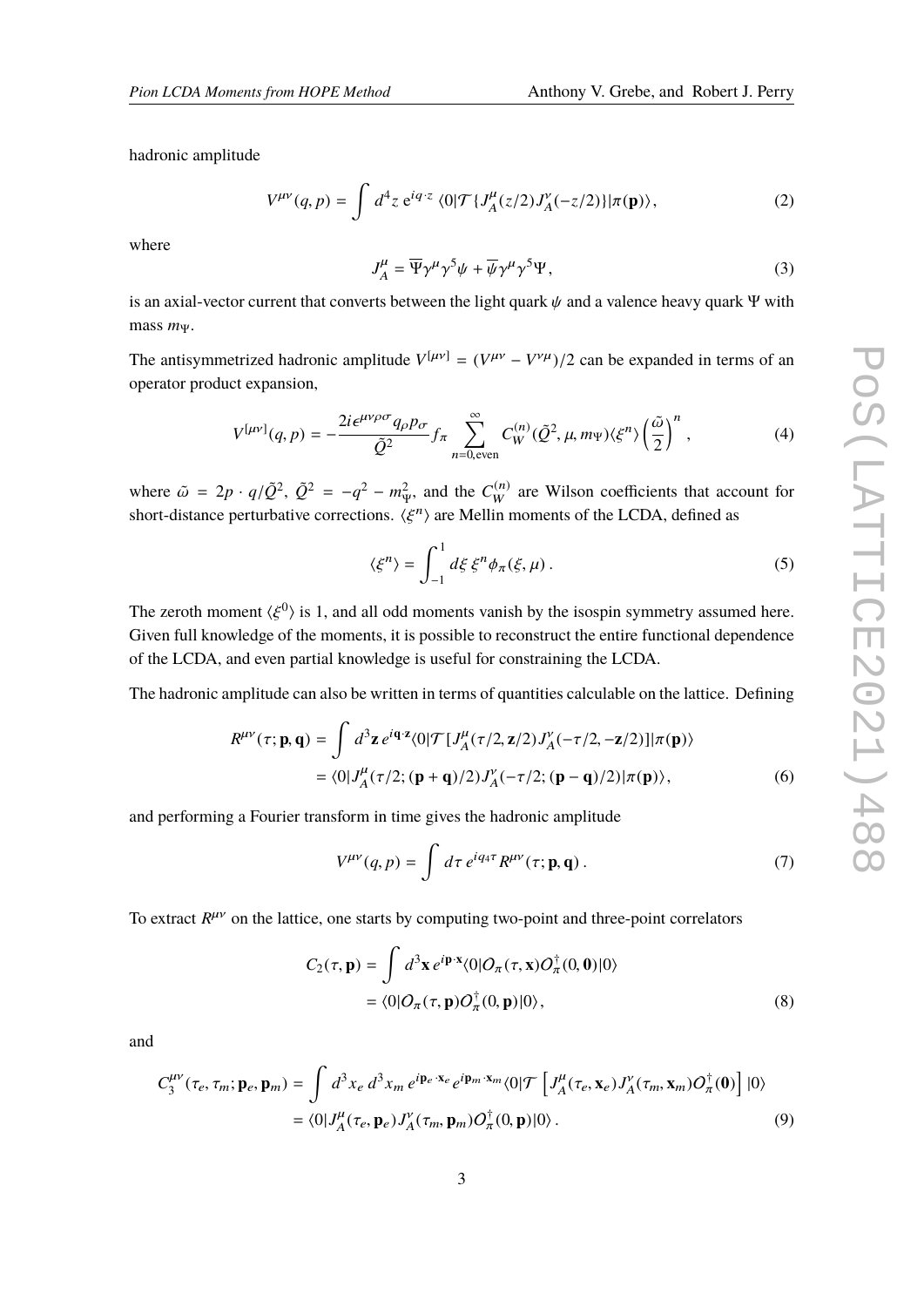<span id="page-3-1"></span>

**Figure 1:** A diagram of the three-point correlator used in this calculation with current insertions at times  $\tau_e$ and  $\tau_m$ .

The three-point correlator is shown diagrammatically in Fig. [1.](#page-3-1)

At large source-sink separations, one can extract the pion energy  $E_\pi(\mathbf{p})$  and overlap factor  $Z_\pi(\mathbf{p})$  =  $\langle 0|O_{\pi}|\pi(\mathbf{p})\rangle$  from the two-point function and then construct the ratio

$$
R^{\mu\nu}(\tau; \mathbf{p}, \mathbf{q}) = \frac{2E_{\pi}(\mathbf{p})C_3^{\mu\nu}(\tau_e, \tau_m; \mathbf{p}_e, \mathbf{p}_m)}{Z_{\pi}(\mathbf{p})e^{-E_{\pi}(\mathbf{p})(\tau_e + \tau_m)/2}}.
$$
(10)

From this and Eqs. [\(4\)](#page-2-0) and [\(7\)](#page-2-1), one can in principle extract any number of Mellin moments on the lattice.

#### <span id="page-3-0"></span>**3. Details of numerical implementation**

Order-*a* improvement of the quark propagators used in constructing  $C_2$  and  $C_3^{\mu\nu}$  requires inclusion of a clover term in the Wilson action [\[24](#page-15-5)[–26\]](#page-15-6) with non-perturbatively tuned clover coefficient, here taken from Ref. [\[27\]](#page-15-7). The  $O(a)$  improvement to the axial vector operators used here is a multiplicative factor that cancels in determinations of the second moment [\[28\]](#page-16-0).

Higher-twist corrections to the operator product expansion in Eq. [\(4\)](#page-2-0) are proportional to  $\Lambda_{\text{QCD}}/\tilde{Q}$ or  $m_\pi/\tilde{Q}$ . In other approaches, these are suppressed by large values of  $\mathbf{q}^2$  (or small separations in negation appear) [20], but this work makes use of the heavy such mass to make  $\tilde{Q}$  large. Taking position space) [\[29\]](#page-16-1), but this work makes use of the heavy quark mass to make  $\tilde{Q}$  large. Taking  $m_{\Psi} \geq q_4 \gg |{\bf q}|$  implies  $\tilde{Q} \sim m_{\Psi}$ , so suppressing higher-twist effects that scale as  $\Lambda_{\text{OCD}}/m_{\Psi}$  or  $m_\pi/m_\Psi$  requires  $\Lambda_{\text{QCD}}$ ,  $m_\pi \ll m_\Psi$ . Since one must also control lattice artifacts proportional to a power of either *a*Λ<sub>OCD</sub> or *am*<sub>Ψ</sub>, one must ensure that

$$
\Lambda_{\text{QCD}}, m_{\pi} \ll m_{\Psi} \lesssim a^{-1} \,. \tag{11}
$$

The heavy quark mass  $m_{\Psi}$  is taken to be at least 1.8 GeV to be significantly larger than both  $\Lambda_{\text{OCD}} \sim 250$  MeV and  $m_{\pi} \approx 550$  MeV. Even heavier masses, as large as 4.5 GeV, are also used in order to fit away residual higher-twist effects. Including such masses without uncontrolled lattice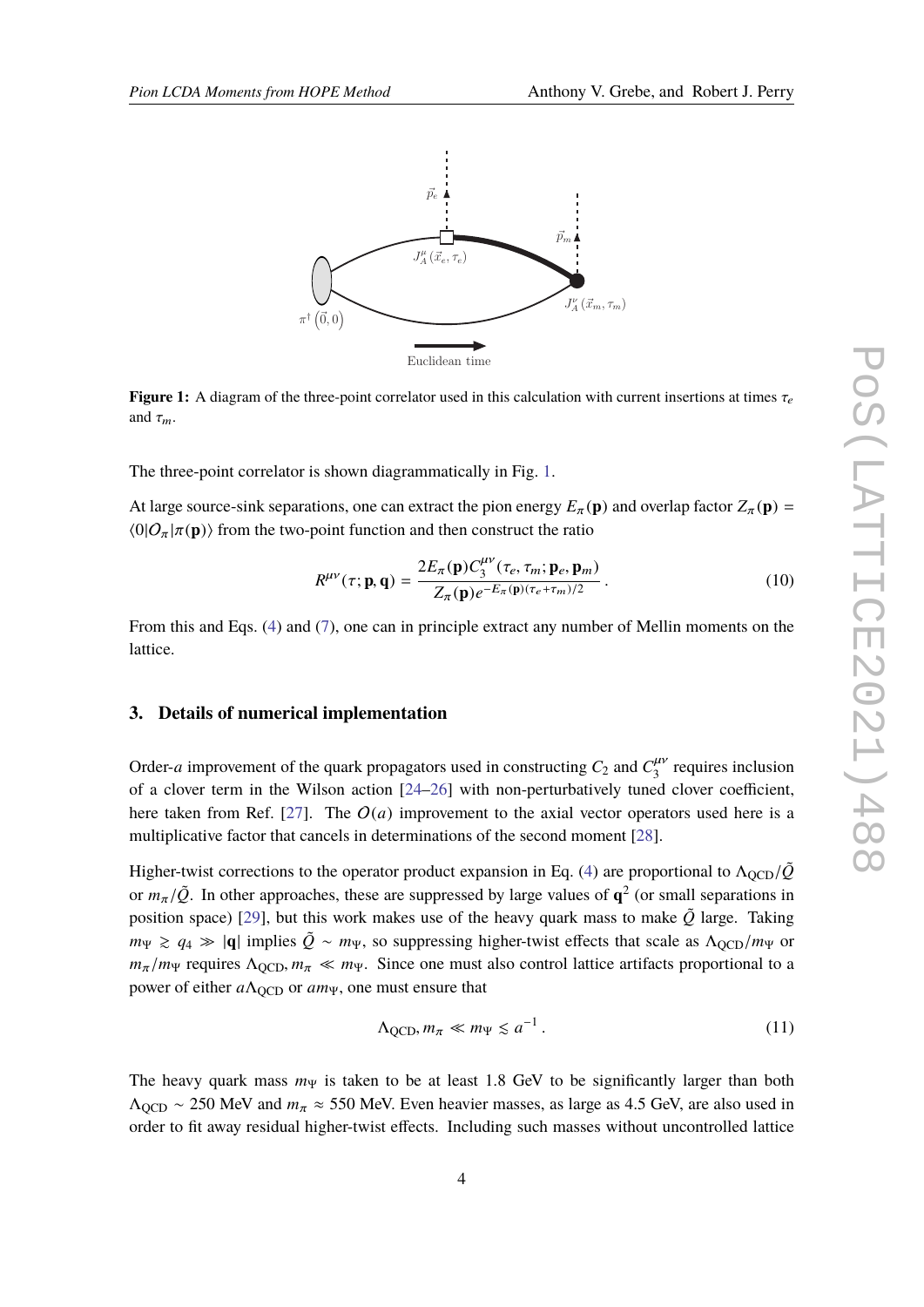<span id="page-4-0"></span>

| $(L/a)^3 \times T/a$ | $\beta$ | $a$ (fm) | $K$ light | $K$ <sub>heavy</sub>                           | $c_{\rm sw}$ | Configurations Used | Sources/Config | <b>Total Sources Used</b> |
|----------------------|---------|----------|-----------|------------------------------------------------|--------------|---------------------|----------------|---------------------------|
| $24^3 \times 48$     | 6.10050 | 0.0813   | 0.134900  | 0.1200<br>0.1100                               | 1.6842       | 650                 | 12             | 7800                      |
| $32^3 \times 64$     | 6.30168 | 0.0600   | 0.135154  | 0.1250<br>0.1184<br>0.1095                     | 1.5792       | 450                 | 10             | 4500                      |
| $40^3 \times 80$     | 6.43306 | 0.0502   | 0.135145  | 0.1270<br>0.1217<br>0.1150<br>0.1088           | 1.5292       | 250                 | 6              | 1500                      |
| $48^3 \times 96$     | 6.59773 | 0.0407   | 0.135027  | 0.1285<br>0.1244<br>0.1192<br>0.1150<br>0.1100 | 1.4797       | 341                 | 10             | 3410                      |

**Table 1:** Ensembles and quark masses studied in this work.

artifacts requires lattice spacings as small as 0.04 fm. The full range of lattice spacings and heavy quark masses used in this work is shown in Fig. [2.](#page-5-0)

At fine lattice spacings, the dominant cost for calculations with dynamical quarks is typically ensemble generation, which is plagued by the problem of critical slowing down. To circumvent this problem, this preliminary calculation was performed in the quenched approximation with configurations generated via the multiscale approach of Ref. [\[30\]](#page-16-2). The physical volume was tuned to 1.92 fm, as determined via Wilson flow scale setting [\[30,](#page-16-2) [31\]](#page-16-3).

The pion mass was tuned to the unphysical value of  $m_\pi \approx 550$  MeV across ensembles. This suppresses finite-volume effects, since  $m<sub>\pi</sub> L \approx 5.3$ . The heavy quark masses were tuned to give the heavy-heavy pseudoscalar meson a constant mass on all four lattice spacings. The resulting bare masses and lattice spacings are detailed in Table [1.](#page-4-0) All propagators and contractions were computed using Chroma with the QPhiX inverters [\[32,](#page-16-4) [33\]](#page-16-5).

#### **3.1 Techniques for Signal Improvement**

The signal-to-noise ratio is largest for pion momenta that are as small as possible, so  $\hat{\mathbf{p}} = \frac{\mathbf{p}}{2\pi}$ The signal-to-noise ratio is largest for pion momenta that are as small as possible, so  $\mathbf{p} = \frac{1}{2\pi/L}$  was chosen to correspond to one unit of momentum (about 640 MeV) for the second-moment calculation. As a consequence, the prefactor of  $\langle \xi^2 \rangle$  in Eq. [\(4\)](#page-2-0) is about  $10^{-2}$  at the lightest  $m_{\Psi}$  and<br>given emaller for hashing masses. This small contribution must be isolated from the  $O(1)$  gapsthest even smaller for heavier masses. This small contribution must be isolated from the *O*(1) zerothmoment contribution. Fixing the axial current indices to be  $\mu = 1$ ,  $\nu = 2$ , the overall prefactor of the OPE in Eq. [\(4\)](#page-2-0) can be written as

$$
i\varepsilon_{\mu\nu\rho\sigma} q^{\rho} p^{\sigma} = i \left( q^0 p^3 - p^0 q^3 \right) = -q^4 p^3 - iE_{\pi} q^3 \,. \tag{12}
$$

Choosing  $p^3 = 0$ , the overall prefactor times  $\langle \xi^0 \rangle = 1$  is purely imaginary. By also choosing  $\mathbf{p} \cdot \mathbf{q} \neq 0$ ,  $p \cdot q = iE_{\pi}q^{4} - \mathbf{p} \cdot \mathbf{q}$  to be complex, the second moment contribution is given a nonzero real part. As a result, the real part of the hadronic amplitude is dominated by the contribution of  $\langle \xi^2 \rangle$ .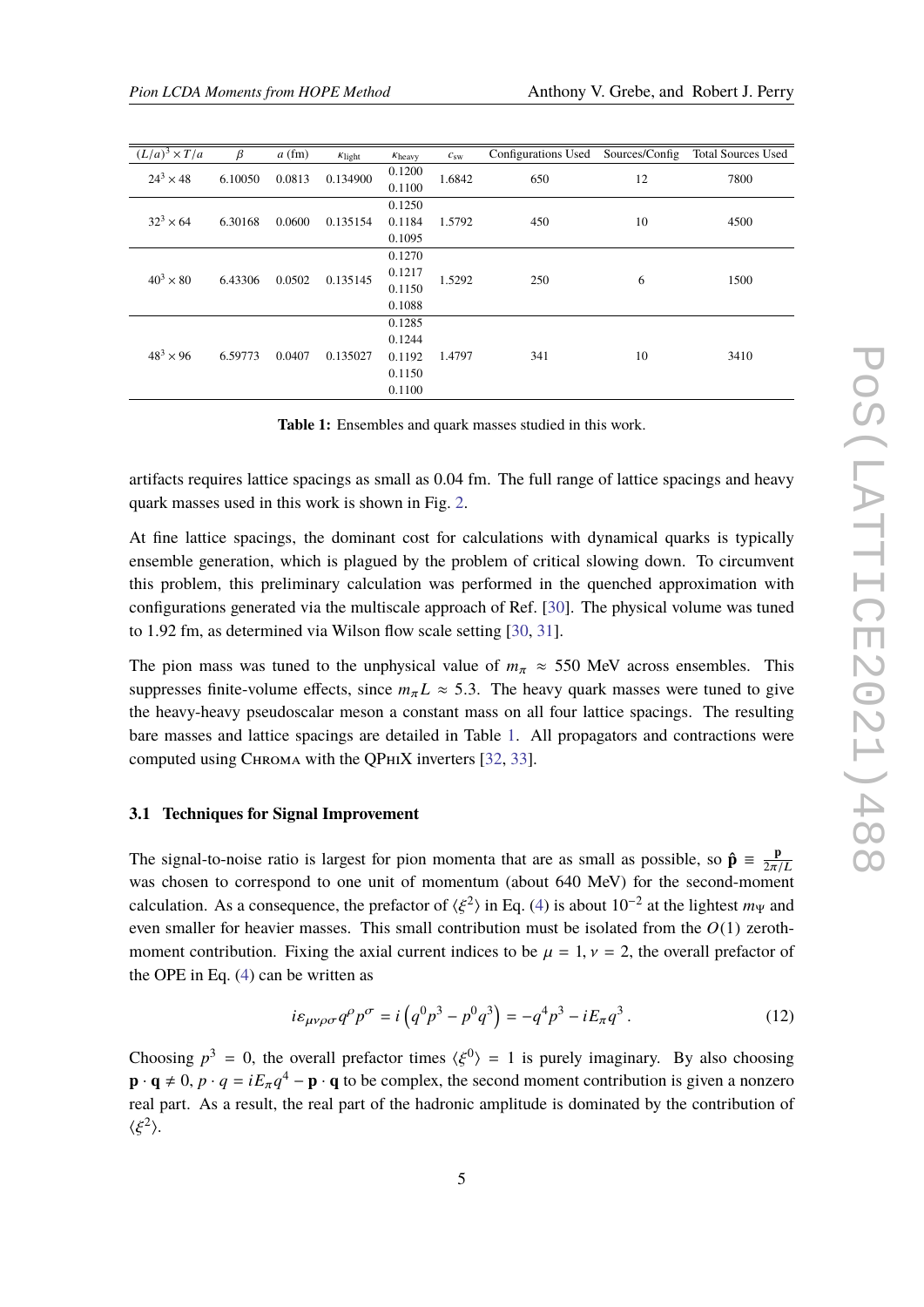<span id="page-5-0"></span>

**Figure 2:** The four lattice spacings used here are represented by the curves, with the finest spacing closest to the origin. Along each curve, as the heavy quark mass  $m<sub>Ψ</sub>$  is varied, there is a trade-off between discretization effects that scale as  $(am_{\Psi})^2$  and higher-twist effects proportional to  $1/m_{\Psi}$ . The masses used in this study are represented by the coloured points, which tuned to be approximately constant with respect to letting eng represented by the coloured points, which tuned to be approximately constant with respect to lattice spacing. They were chosen to be large enough to suppress higher-twist effects (about 1.8 GeV and heavier) and also small enough to control discretization effects ( $am_{\Psi} \le 1.05$ , as shown by the dashed black line). For analysis of systematic uncertainties from lattice artifacts, the more conservative threshold of  $am_\Psi < 0.7$ , shown by the dotted gray line, was used.

Since one can show that  $R^{\mu\nu}(\tau)$  is also pure imaginary [\[28\]](#page-16-0), properties of the Fourier transform imply that the imaginary and real perts of  $V^{\mu\nu}$  correspond to cummatrie and antisumpatrie combinations that the imaginary and real parts of  $V^{\mu\nu}$  correspond to symmetric and antisymmetric combinations of  $R^{\mu\nu}(\pm \tau)$ :

$$
\text{Re}[V^{\mu\nu}(\mathbf{p}, q)] = \int_0^\infty d\tau \, \left[ R^{\mu\nu}(\tau; \mathbf{p}, \mathbf{q}) - R^{\mu\nu}(-\tau; \mathbf{p}, \mathbf{q}) \right] \sin(q_4 \tau) \,, \tag{13}
$$

$$
\mathrm{Im}[V^{\mu\nu}(\mathbf{p},q)] = \int_0^\infty d\tau \, \left[ R^{\mu\nu}(\tau; \mathbf{p}, \mathbf{q}) + R^{\mu\nu}(-\tau; \mathbf{p}, \mathbf{q}) \right] \cos(q_4 \tau) \,. \tag{14}
$$

The second moment contribution and therefore the real part of  $V^{\mu\nu}$  are suppressed by about two orders of magnitude relative to the imaginary part. Therefore, the difference in Eq. [\(13\)](#page-5-1) involves large cancellations between the two terms in the integral. Statistical fluctuations in the correlated difference can be much larger than fluctuations in the individual terms if the terms are highly correlated. One can increase these correlations by computing  $C_3^{\mu\nu}$  ( $\tau$  < 0) via the identity

<span id="page-5-4"></span><span id="page-5-3"></span><span id="page-5-2"></span><span id="page-5-1"></span>
$$
C_3^{\mu\nu}(\tau_e, \tau_m; \mathbf{p}_e, \mathbf{p}_m)^* = C_3^{\nu\mu}(\tau_m, \tau_e; -\mathbf{p}_m, -\mathbf{p}_e), \qquad (15)
$$

which can be proved using  $\gamma_5$ -hermiticity of the quark propagator. Applying this identity to Eq. [\(13\)](#page-5-1) and [\(14\)](#page-5-2) yields

$$
\text{Re}[V^{\mu\nu}(\mathbf{p},q)] = \int_0^\infty d\tau \, \left[ R^{\mu\nu}(\tau; \mathbf{p}, \mathbf{q}) + R^{\mu\nu}(\tau; -\mathbf{p}, \mathbf{q}) \right] \sin(q_4 \tau) \,, \tag{16}
$$

$$
\mathrm{Im}[V^{\mu\nu}(\mathbf{p},q)] = \int_0^\infty d\tau \, \left[ R^{\mu\nu}(\tau; \mathbf{p}, \mathbf{q}) - R^{\mu\nu}(\tau; -\mathbf{p}, \mathbf{q}) \right] \cos(q_4 \tau) \,. \tag{17}
$$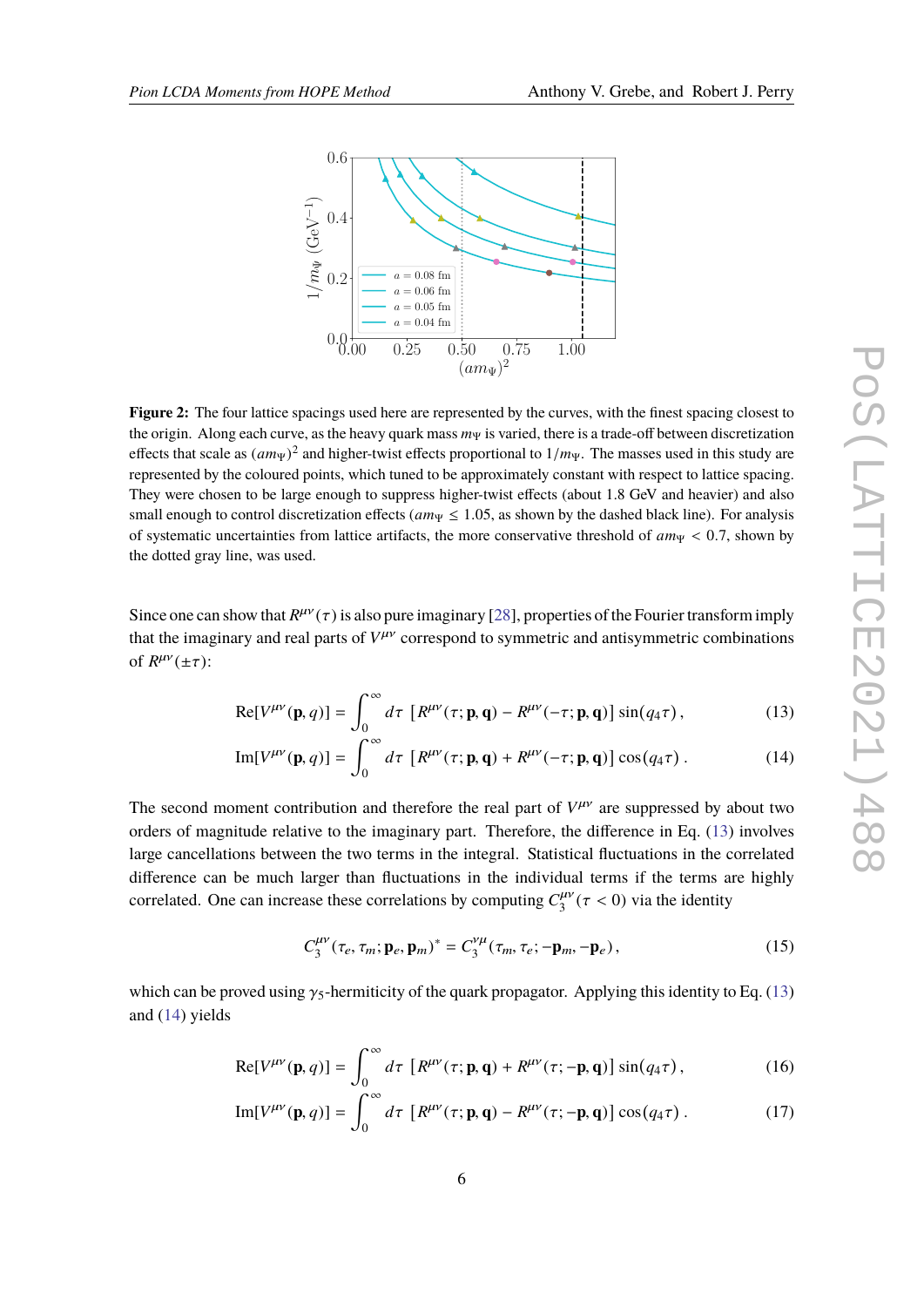Using this identity gives access to both  $\tau > 0$  and  $\tau < 0$  from a single set of  $\tau_e$ ,  $\tau_m$  values, which will enhance the correlations between spatially localized statistical fluctuations and therefore decrease the statistical uncertainty.

Excited state contamination was observed to fall to the ~ 1% level by  $\tau_e \approx 0.7$  fm. Therefore, the smaller of the two current insertion times will be fixed to 0.7 fm in this analysis.

## <span id="page-6-0"></span>**4. Second Moment**

As discussed above, both lattice artifacts and higher-twist effects contaminate the signal, and different quark masses explore different trade-offs between these. Determining  $\langle \xi^2 \rangle$  from the 2-<br>and 2 point examples and approximations these sources of contamination from the signal is portrivial. and 3-point correlators and removing these sources of contamination from the signal is nontrivial, so two separate analyses, referred to below as *time-momentum analysis* and the *momentum-space analysis*, have been performed to ensure that systematics are under control. These methods can be summarized as follows:

- 1. Time-momentum analysis
	- (i) Perform a continuous inverse Fourier transform of the OPE of  $Im[V(\mathbf{p}, q)]$ , as described in Eq. [\(17\)](#page-5-3), to convert it to the time-momentum representation. Compare this to the ratio of lattice correlators to fit the pion decay constant  $f_{\pi}$  and heavy quark mass  $m_{\Psi}$ .
	- (ii) Perform a continuous inverse Fourier transform of  $Re[V(p, q)]$ , shown in Eq. [\(16\)](#page-5-4), and use  $f_{\pi}$ ,  $m_{\Psi}$  as inputs to fit  $\langle \xi^2 \rangle$  at each heavy quark mass and lattice spacing.
	- (iii) Remove both discretization and higher-twist artifacts via a global fit of  $\langle \xi^2 \rangle (a, m_\Psi)$ <br>computed from all lattice data computed from all lattice data.
- 2. Momentum-space analysis
	- (i) Construct the ratio of correlators  $R^{\mu\nu}(\tau)$  from lattice data and perform a discrete Fourier<br>transform to convert to the momentum grass hadronic smallitude. transform to convert to the momentum-space hadronic amplitude.
	- (ii) At each heavy quark mass, perform a continuum extrapolation of the hadronic amplitude.
	- (iii) Fit the continuum-limit hadronic amplitude to the HOPE formula given in Eq. [\(4\)](#page-2-0) augmented by a model of higher-twist effects to extract  $f_{\pi}$ ,  $m_{\Psi}$  and  $\left\langle \xi \right\rangle$  $\left( \frac{2}{2} \right)$ .

As demonstrated in Ref. [28], the two analysis methods yield compatible results, but the timemomentum procedure results in a slightly smaller systematic error. Therefore, it is presented in detail below. A comprehensive description of the momentum-space analysis can be found in Ref. [28].

#### **4.1 Time-Momentum Analysis**

The ratio  $R^{[\mu\nu]}(\tau; \mathbf{p}, \mathbf{q})$  was constructed from lattice correlators for  $3a \leq \tau \leq 0.6$  fm, where the lower bound suppresses contributions from discretization effects scaling as  $a/\tau$  and the upper bound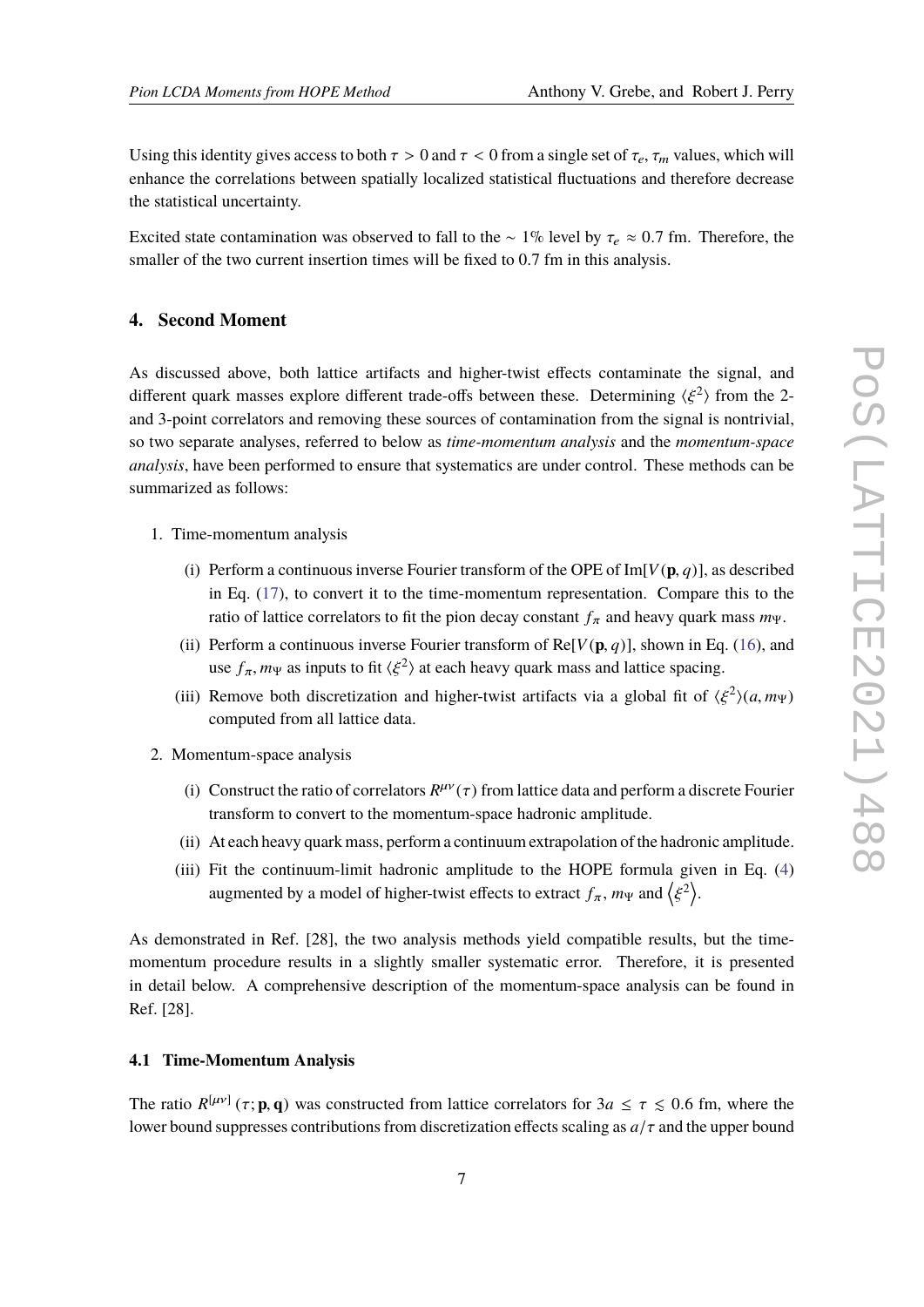<span id="page-7-0"></span>

**Figure 3:** Inverse Fourier transforms of the imaginary and real parts of the antisymmetrized hadronic tensor  $V^{[\mu\nu]}$ . The light shaded points are not used in the fit due to contamination from discretization effects scaling as  $a/\tau$ . (a)  $f_{\pi}$  and  $m_{\Psi}$  can be extracted from the symmetric part of  $R^{[\mu\nu]}(\tau)$  (equal to  $\mathcal{F}^{-1}[\text{Im}(V^{[\mu\nu]}])$ ), which is dominated by the zeroth moment contribution. (b) Using these as inputs, the second moment  $\langle \xi^2 \rangle$ can be fit to  $\mathcal{F}^{-1}[\text{Re}(V^{[\mu\nu]})]$ .

removes data with larger statistical uncertainties and higher-twist contamination.  $R^{[\mu\nu]}$  is then fit to the inverse Fourier transform of  $V^{[\mu\nu]}$  at a given lattice spacing and  $m_{\Psi}$ , as shown in Fig. [3.](#page-7-0) Since the imaginary part of the second moment contribution is negligible, the fitting procedure splits into two steps: extracting  $f_{\pi}$  and  $m_{\Psi}$  from the imaginary part of  $V^{[\mu\nu]}$  and then using  $f_{\pi}$  and  $m_{\Psi}$  as inputs for fitting  $\langle \xi^2 \rangle$  from Re[*V*<sup>[ $\mu\nu$ ]</sup>].

The second moment is extracted from comparison of lattice data with both discretization artifacts and higher-twist corrections to an OPE expressed without them in Eq. [\(4\)](#page-2-0), so the extracted value  $\langle \xi^2 \rangle$ (*a*, *m*<sub>Ψ</sub>) is contaminated with these artifacts at any non-zero lattice spacing. For the *O*(*a*)-<br>improved option, lattice ertifacts atom at *O*( $\alpha^2$ ) times never of the heavy such mass *m*. improved action, lattice artifacts start at  $O(a^2)$  times powers of the heavy quark mass  $m_{\Psi}$ . At pion masses comparable to  $\Lambda_{\text{OCD}}$  and with  $q_4 \sim m_\Psi \sim \tilde{Q}$ , higher-twist effects scale as powers of  $\Lambda_{\text{QCD}}/\tilde{Q} \sim \Lambda_{\text{QCD}}/m_{\Psi}$ . Together, these artifacts imply that  $\langle \xi^2 \rangle (a, m_{\Psi})$  can be fit to

<span id="page-7-1"></span>
$$
\langle \xi^2 \rangle (a, m_\Psi) = \langle \xi^2 \rangle + \frac{A}{m_\Psi} + Ba^2 + Ca^2 m_\Psi + Da^2 m_\Psi^2, \tag{18}
$$

which determines  $\langle \xi^2 \rangle (\mu = 2 \text{ GeV}) = 0.210 \pm 0.013$  (stat.) is the continuum, twist-2 value of interest and *A*, *B*, *C*, and *D* are nuisance parameters. This extraction is shown in Figure [4.](#page-8-0)

#### **4.2 Estimation of Systematic Uncertainties for Time-Momentum Analysis**

Even after performing the continuum extrapolation, there are other systematic errors that one must account for. Excited state contamination in the 3-point function is a  $\sim 1\%$  effect, and finite-volume effects are negligible here. The unphysical pion mass of  $m_\pi \approx 550$  MeV likely induces a ~ 5% error in  $\langle \xi^2 \rangle$  based on previous studies at various pion masses [\[34\]](#page-16-6). Varying the analysis procedure allows one to estimate other systematic uncertainties.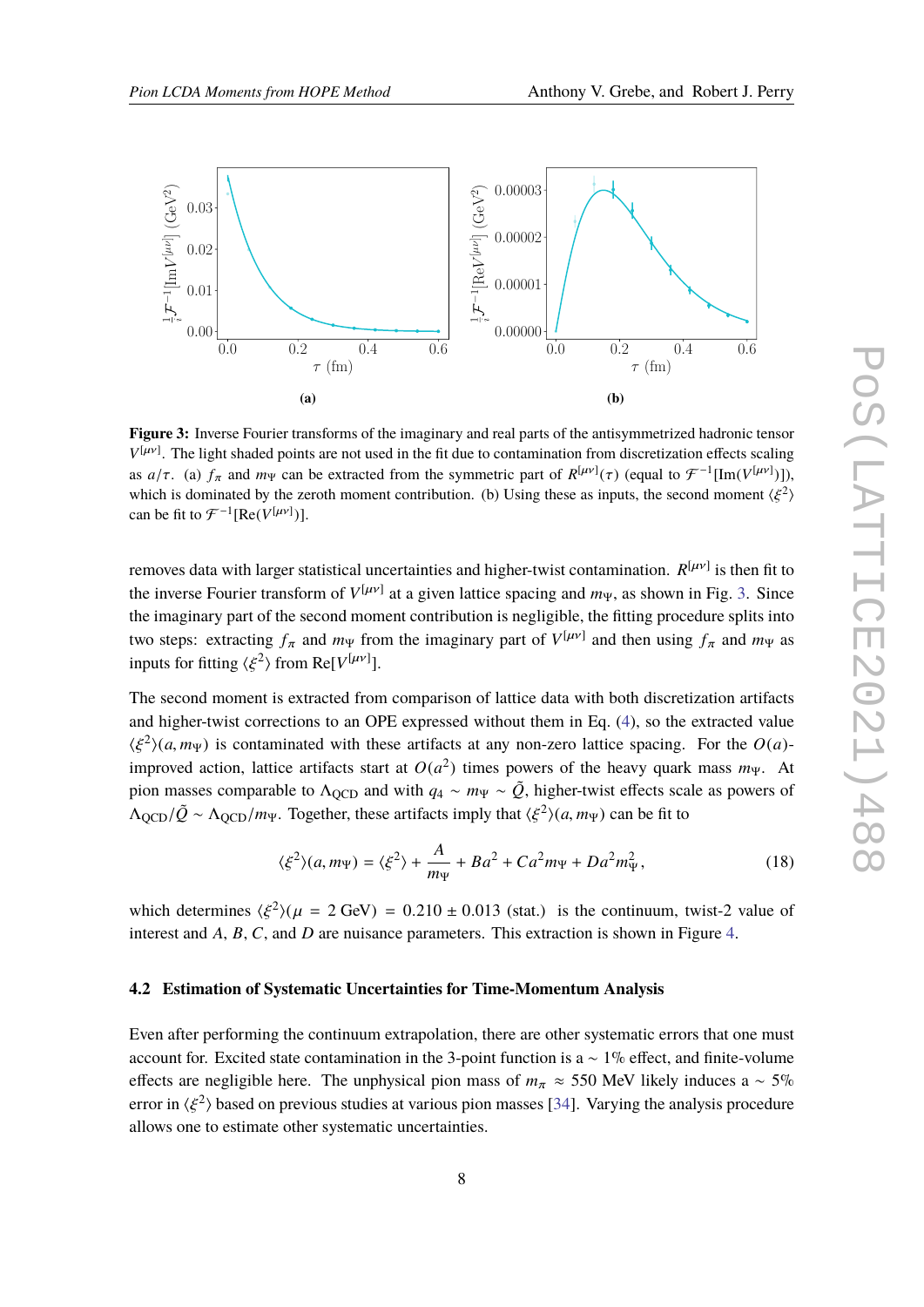<span id="page-8-0"></span>

**Figure 4:** Extracted values of  $\langle \xi^2 \rangle (a, m_\Psi)$  at finite lattice spacing and heavy quark mass shows significant variation due to discretization and higher twist corrections. Only when these effects have been removed by variation due to discretization and higher-twist corrections. Only when these effects have been removed by fitting to Eq. [\(18\)](#page-7-1) does one obtain the continuum, twist-2 value shown the black star at  $a^2 = 0$ .

- The global fit described in Eq. [\(18\)](#page-7-1) was based on a fairly permissive cut of  $am_\Psi < 1.05$  for the heavy quark mass, so there could be remaining  $O(a^3)$  lattice artifacts. Taking a more conservative threshold of  $am_\Psi < 0.7$  to suppress these higher powers shifts the fitted  $\langle \xi^2 \rangle$ <br>by 0.016, which is taken as an activate of the systematic uppertainty from the continuum by 0.016, which is taken as an estimate of the systematic uncertainty from the continuum extrapolation.
- The global fit contains a twist-3 term proportional to  $\Lambda_{\text{OCD}}/m_{\Psi}$ . There would also be even higher-twist terms in a full OPE, so one could add a  $(\Lambda_{\text{QCD}}/m_{\Psi})^2$  term to the global fit in<br>Eq. (19). The higher twist systematic uncertainty is taken to be the shift of 0.025 in ( $\ell^2$ ). Eq. [\(18\)](#page-7-1). The higher-twist systematic uncertainty is taken to be the shift of 0.025 in  $\langle \xi^2 \rangle$ when this extra term is included.
- At  $\tau = \tau_m \tau_e \leq 2a$ , lattice artifacts scaling as  $a/\tau$  are uncontrolled and contaminate the signal. One can take a more conservative cut and exclude  $\tau/a = 3$  from the fits, which gives a small systematic uncertainty from the difference in  $\langle \xi^2 \rangle$  of 0.002.
- The Wilson coefficients  $C_W$  used in this analysis are calculated to 1-loop order in perturbation theory. To estimate the effects of higher-loop corrections, one can use a larger renormalization scale of  $\mu = 4$  GeV and then evolve the fitted  $\langle \xi^2 \rangle$  back to  $\mu = 2$  GeV, giving a systematic uncertainty of 0.008 from the change in central value. uncertainty of 0.008 from the change in central value.

The systematic uncertainties detailed above are summarized in Table [2](#page-9-1) and can be combined into a final result of  $\langle \xi^2 \rangle (\mu = 2 \text{ GeV}) = 0.210 \pm 0.013 \text{ (stat.)} \pm 0.034 \text{ (sys.)} = 0.210 \pm 0.036 \text{ (total,}}$ exc. quenching). The largest contributions are from the continuum and higher-twist extrapolations, and control over both could be improved with finer lattice spacings and therefore heavier masses. The error from quenching is uncontrollable without repeating these calculations on dynamical ensembles, although in lattice calculations of most spectral quantities, it is typically a 10–20% effect.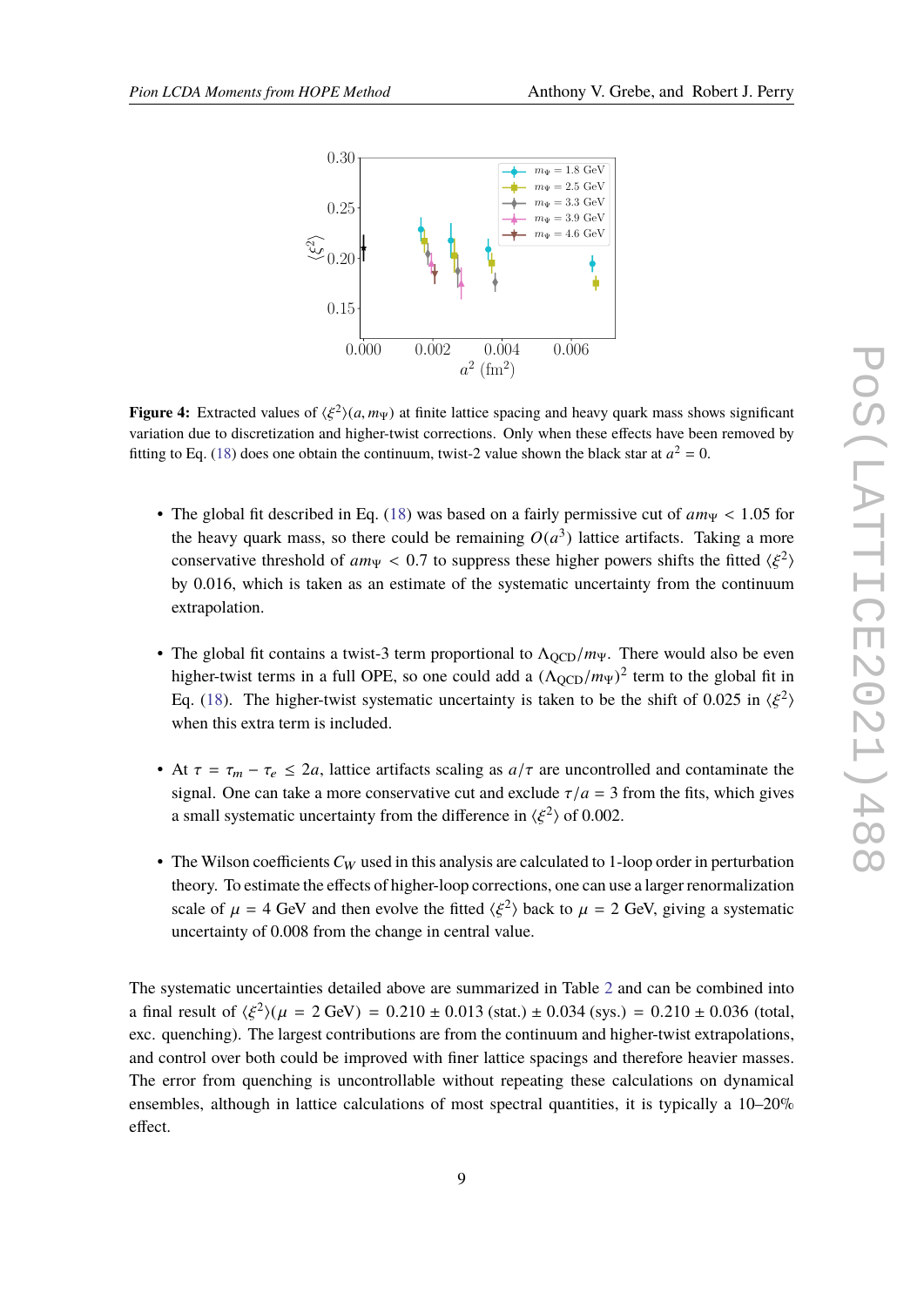<span id="page-9-1"></span>

| Source of error        | Size  |
|------------------------|-------|
| Statistical            | 0.013 |
| Discretization         | 0.016 |
| Higher-twist           | 0.025 |
| <b>Excited</b> states  | 0.002 |
| Unphysical $m_{\pi}$   | 0.014 |
| Fit range              | 0.002 |
| Higher loops           | 0.008 |
| Total (exc. quenching) | 0.036 |

**Table 2:** The various contributions to the uncertainty in this demonstration of the HOPE method to determine the second moment  $\langle \xi^2 \rangle$  of the pion LCDA from lattice QCD.

| 0.1200 | $(L/a)^3 \times T/a$ | $a$ (fm) | $k_{\text{light}}$ | $k_{\rm heavy}$ | $c_{\rm sw}$ |      | No. Configurations Total Measurements |
|--------|----------------------|----------|--------------------|-----------------|--------------|------|---------------------------------------|
|        | $24^3 \times 48$     | 6.10050  | 0.0813  0.134900   | 0.097           | 1.6842       | 3150 | 3150                                  |

**Table 3:** Details of the ensembles used in the analysis of the fourth Mellin moment.

## <span id="page-9-0"></span>**5. Fourth Moment**

The success of the second moment analysis suggests that extractions of higher moments of the pion LCDA may also be possible using this approach. In this section, the first steps towards a systematic study of the fourth Mellin moment are discussed. As explained elsewhere [\[22,](#page-15-3) [23\]](#page-15-4), higher moments in the HOPE formula are kinematically suppressed by increasing powers of  $\tilde{\omega} = 2p \cdot q/\tilde{Q}^2$ . Thus, like other approaches [\[13](#page-14-6)[–16\]](#page-15-0), the statistical sensitivity to higher moments of the LCDA requires calculations at higher hadronic momenta.

#### **5.1 Momentum Smearing**

Calculating hadronic matrix elements at large momenta is well known to be a challenging problem in LQCD due to the exponentially decreasing signal-to-noise problem, and also due to enhanced excited state contamination. In order to reduce this excited state contamination, momentum smearing [\[35\]](#page-16-7) is used to reduce the coupling of the interpolating operators to excited states. In the free-field case, momentum smearing amounts to the convolution of the quark source with a Fourier phase factor  $e^{i\mathbf{k}\cdot\mathbf{x}}$ , and thus results in the re-centering of the three-momentum distribution of the quark propagator around **k**. Following the notation of Ref. [\[35\]](#page-16-7), it was found that the best reduction of excited states was obtained with  $\zeta = 0.8$  and  $\mathbf{k} = \zeta \mathbf{p}$ , where **p** is the three-momentum of the pion. An example of the resulting two-point correlator is shown in Fig. [5.](#page-10-0)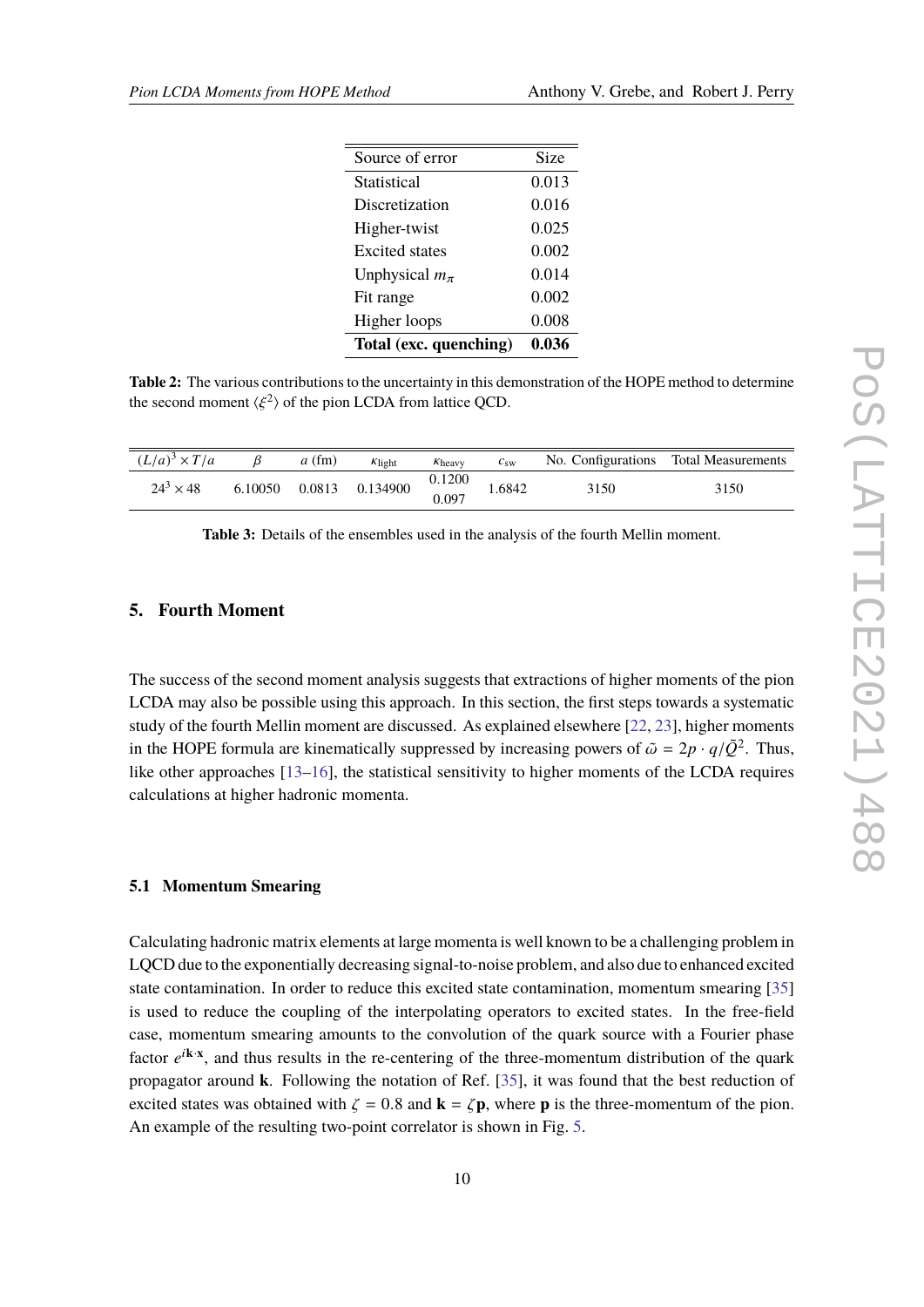<span id="page-10-0"></span>

**Figure 5:** Effective mass calculation for pseudoscalar channel with momentum smeared interpolating operators at a hadronic boost of <sup>|</sup>**p**| ∼ <sup>1</sup>.<sup>3</sup> GeV. The shaded band is the 1-σ curve for the fitted ground state energy.

#### **5.2 Excited state contamination**

Excited state contamination in  $R^{[\mu\nu]}(\tau_e, \tau_m, \mathbf{p}, \mathbf{q}; a)$  may be studied by varying the sequential source insertion time,  $\tau_e$ . Excited state contamination is expected to appear as

<span id="page-10-1"></span>
$$
R^{[\mu\nu]}(\tau_e, \tau_m, \mathbf{p}, \mathbf{q}; a) = R^{[\mu\nu]}_{(0)}(\tau, \mathbf{p}, \mathbf{q}; a) \bigg(1 + Ae^{-\Delta E \tau_e}\bigg), \tag{19}
$$

where  $R_{(0)}^{[\mu\nu]}(\tau, \mathbf{p}, \mathbf{q}; a)$  is the ratio in the large Euclidean time limit, and *A* and  $\Delta E$  encode the excited to extend the excited contomination. This matrix algument was studied for  $\tau$  /s  $\tau$  2.6.0.12 thu state contamination. This matrix element was studied for  $\tau_e/a = 3, 6, 9, 12$ , thus allowing for a fit to the above form. The  $\tau_e$  dependence for fixed  $\tau/a$  is shown in Fig. [6.](#page-11-0) From this figure, it can be seen that the data at fixed Euclidean time  $\tau_e/a = 9$  agrees within errors with the extrapolated value using Eq. [\(19\)](#page-10-1). For this preliminary analysis, data was analysed at fixed Euclidean time, with  $\tau_e/a = 9$ taken for this analysis. As a result, it is expected that the resulting  $\langle \xi^4 \rangle$  determination contains a systematic error from this approximation. Taking central differences between data at  $\tau_e/a = 9$  and<br>the automalated value is a set 10% offset. This uppertainty is amallel than the august etational the extrapolated value is a  $\sim 10\%$  effect. This uncertainty is smaller than the current statistical error. While this approach is sufficient for this initial analysis, with more statistical samples, it is clear that more sophisticated analysis methods should be used to further reduce the systematic error arising from excited state contamination.

#### **5.3 Data Analysis**

At the time of performing the second moment analysis, it was unclear which of the two approaches described in Sec. [4](#page-6-0) would lead to a smaller uncertainty and thus the fourth moment analysis used the momentum-space approach. Since the conference, it has become clear that while statistical uncertainties obtained from the two approaches are comparable, systematic errors are less well controlled in the momentum-space analysis, at least for the second moment [\[28\]](#page-16-0). However, since this exploratory study of  $\langle \xi^4 \rangle$  only consists of one lattice spacing and two heavy quark masses, no  $\frac{1}{2}$  is  $\frac{1}{2}$  in  $\frac{1}{2}$  in  $\frac{1}{2}$  in  $\frac{1}{2}$  in  $\frac{1}{2}$  in  $\frac{1}{2}$  in  $\frac{1}{2}$  in  $\frac{1}{2}$  in  $\frac{1}{2}$  in  $\frac{1}{2}$  in  $\frac{1}{2}$  in  $\frac{1}{2}$  in  $\frac{1}{2}$  in  $\frac{1}{2}$  in  $\frac{1}{2}$  in  $\frac{1}{2}$  in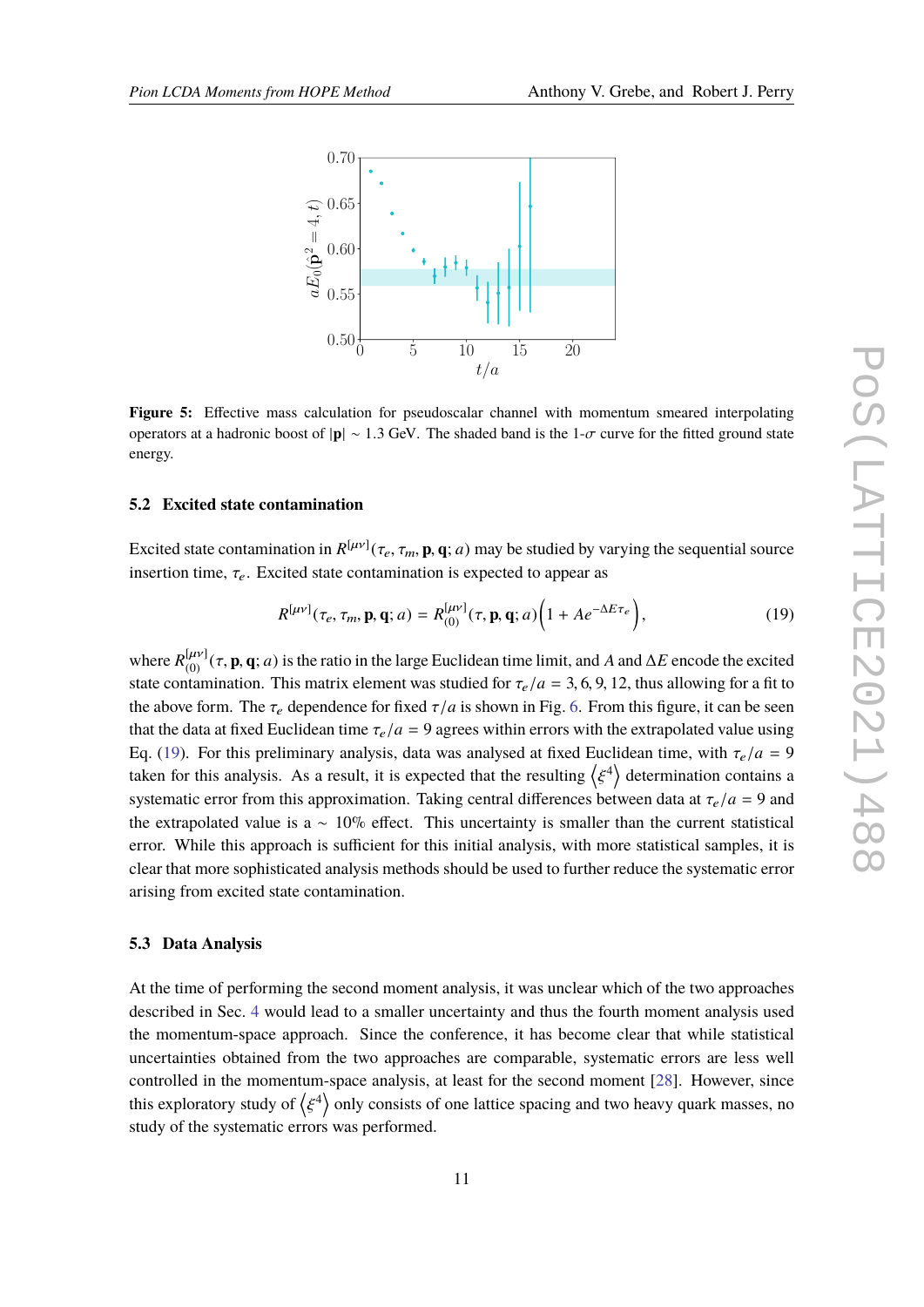<span id="page-11-0"></span>

**Figure 6:** Examining the excited state contamination of the time-momentum representation data. Numerical data for the three-point correlator was calculated using a sequential source located at time slices  $\tau_e/a$  = 3, 6, 9, 12. By studying the data as a function of  $\tau_e/a$  for fixed  $\tau/a$ , the excited state contamination may be quantified. The data obeys Eq. [\(19\)](#page-10-1). The shaded band and star indicate the extrapolated values. However, in the analysis discussed below, fixed  $\tau_e/a = 9$  was taken. Thus the extracted values of the second and fourth moments contain residual excited state contamination.

Data was converted to momentum space by performing a discrete Fourier transform

$$
V^{[\mu\nu]}(p,q;a) = a \sum_{\tau=-\tau_{\text{max}}}^{\tau_{\text{max}}} e^{iq_4 \tau} R^{[\mu\nu]}(\tau, \mathbf{p}, \mathbf{q}; a) \,. \tag{20}
$$

where  $\tau_{\text{max}}/a = 11$ . While data at non-zero  $\tau$  are guaranteed to have a well-defined continuum limit,  $\tau = 0$  data contain additional UV divergences arising from the mixing of the current-current operator with lower-dimensional operators. After performing the Fourier transform, this divergence will appear as an additive shift in the numerical data. Thus a single subtraction is first performed at fixed lattice spacing:

$$
V_{\text{sub}}^{[\mu\nu]}(p,q;a) = V^{[\mu\nu]}(p,q;a) - V^{[\mu\nu]}(p, (\mathbf{q}, q_{4,\text{sub}}); a) \,. \tag{21}
$$

In this analysis, the subtraction points was taken to be  $q_{4,\text{sub}} = 4$  GeV.

The resulting lattice data is fit to the continuum form of the HOPE formula given in Eq. [\(4\)](#page-2-0). As a result, it is anticipated that lattice artifacts and higher-twist effects will be present in the determined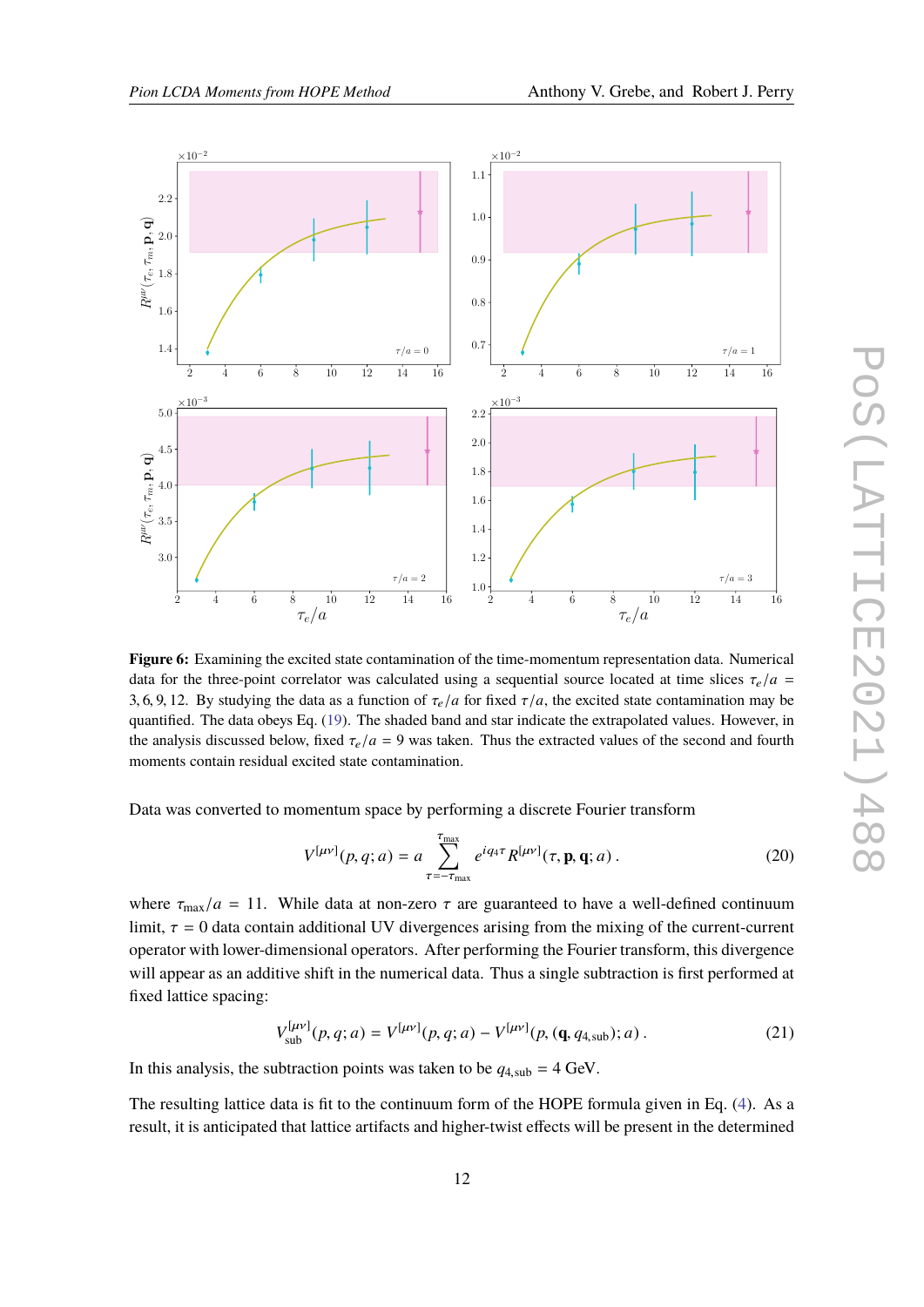<span id="page-12-1"></span>

**Figure 7:** Fitting the real and imaginary parts of the numerical data to the HOPE formula for  $|\hat{\mathbf{p}}| = 1$ . This data was used in the second moment analysis described above. At these kinematics,  $\ell$ ξ  $\binom{4}{1}$  is negligible, and thus this data is used to extract  $f_{\pi}$ ,  $m_{\Psi}$  and  $\left\langle \xi \right\rangle$  $2$ ).

parameters. The sensitivity to the fourth moment may be improved by utilizing the low-momentum data used in the second moment analysis to extract the parameters  $f_{\pi}$ ,  $m_{\Psi}$  and  $\langle \xi^2 \rangle$ . Note that it is not expected that the size of the lattice artifacts are the same in the time-momentum representation and momentum-space data, although the fitted parameters should agree when extrapolated to the continuum limit. The fits to lattice correlators at low momentum are shown in Fig. [7.](#page-12-1) Utilizing these best fit parameters for the analysis of the high momentum (|**p**| ∼ <sup>1</sup>.<sup>3</sup> GeV) data, it is possible to perform a single parameter fit to extract the fourth moment contribution from the two heavy quark masses. Both data sets comprised the observable calculated on 3500 gauge field configurations, and resulted in a fit value of  $\langle \xi^4 \rangle \sim 0.15$ , with approximately a fifty percent statistical error. It  $\frac{1}{2}$  is important to note that these fit results are exploratory. At this point, no effort has been made to quantify systematic errors arising from lattice artifacts or higher-twist effects. In order to study these effects, more numerical data at a range of different lattice spacings, momenta, and heavy quark masses will be required.

To the best of the authors' knowledge, this constitutes the first attempt to determine the fourth Mellin moment of the pion LCDA from LQCD. There are however a number of predictions of the quantity from phenomenological approaches to QCD, which tend to predict a fourth moment of D ξ  $^{4}$  ( $\mu$  ~ 2 GeV) ∈ (0.1, 0.15) [\[36–](#page-16-8)[38\]](#page-16-9).

## <span id="page-12-0"></span>**6. Conclusion and outlook**

This article presents the progress on the first numerical study of the HOPE method to extract the second and fourth Mellin moments of the pion LCDA. The HOPE method utilizes a quenched fictitious heavy-quark species which enables further control over higher-twist contributions than that provided by large momentum alone. In this article, the second moment is determined by analysing the time-momentum representation of the lattice correlator, and is found to be

$$
\langle \xi^2 \rangle (\mu = 2 \text{ GeV}) = 0.210 \pm 0.036 \,.
$$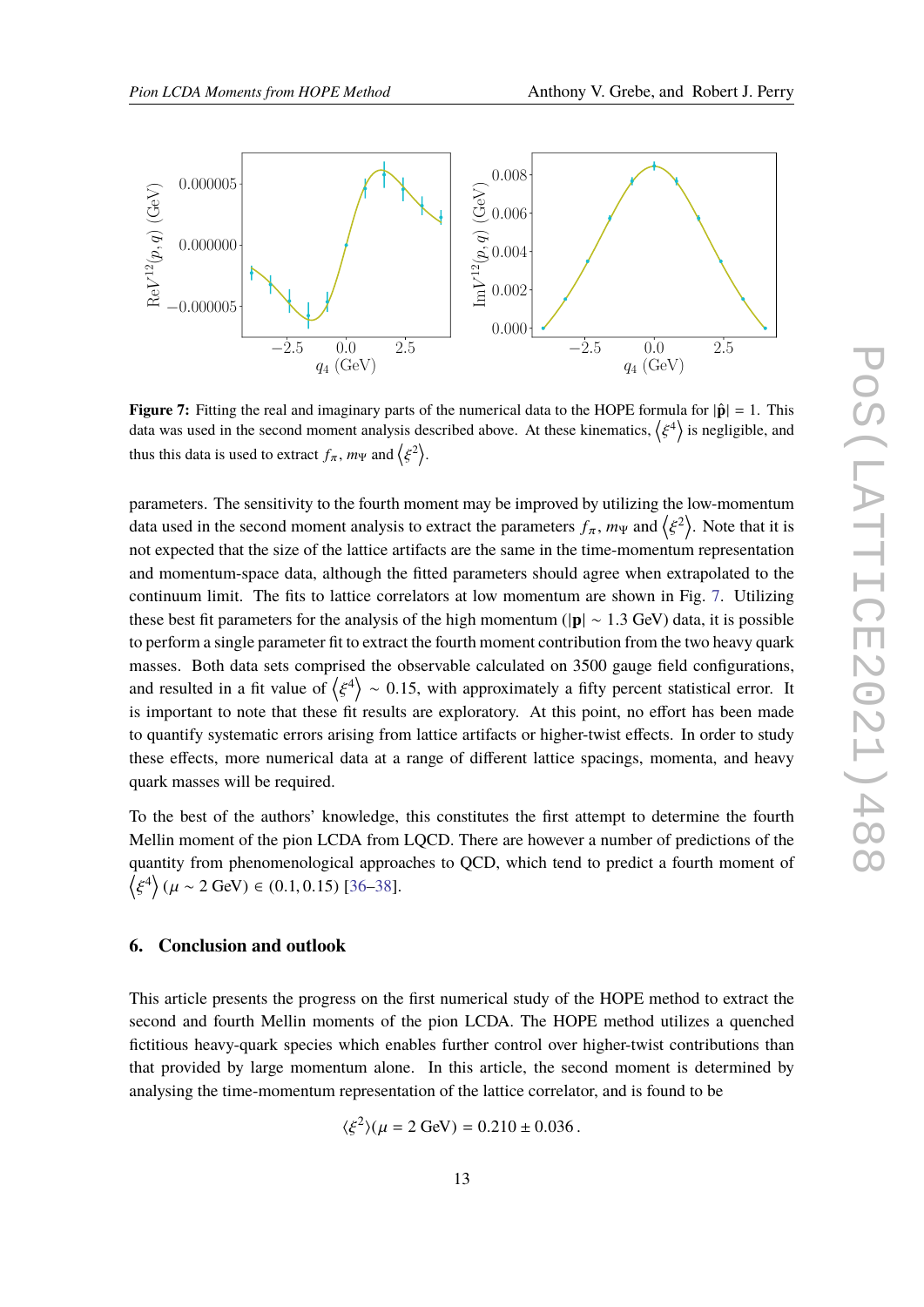

**Figure 8:** Fitting the real and imaginary parts of the numerical data to the HOPE formula for  $|\hat{\mathbf{p}}| = 2$ . By using the fit parameters from the low-momentum data, the high momentum data is used to constrain  $\langle$ ξ  $4$ ).

where the uncertainty in this result is dominated by systematic effects, in particular from highertwist terms and the continuum extrapolation. Additionally, this article presents an exploratory investigation of the fourth Mellin moment. The extracted value contains (at this point) significant systematic errors from excited state contamination, lattice artifacts and higher-twist effects. With additional numerical data, it will become possible to perform a more complete analysis of this quantity to ensure sufficient control of systematic errors.

Taken together, these results demonstrate the viability of the HOPE approach to determine moments of light-cone quantities with comparable statistical precision to that seen in results from other methods [\[5](#page-14-7)[–7\]](#page-14-3). This paves the way for further investigations of the pion LCDA, including dynamical studies of the second moment using the HOPE method and a determination of higher Mellin moments. The success of this approach for the LCDA also suggests that the HOPE method can be applied to the study of other light cone quantities, including (for example) the kaon LCDA and pion PDF and helicity PDF.

# **Acknowledgements**

The authors thank ASRock Rack Inc. for their support of the construction of an Intel Knights Landing cluster at National Yang Ming Chiao Tung University, where the numerical calculations were performed. Help from Balint Joo in tuning Chroma is acknowledged. We thank M. Endres for providing the ensembles of gauge field configurations used in this work. CJDL and RJP are supported by the Taiwanese MoST Grant No. 109-2112-M-009-006-MY3 and MoST Grant No. 109- 2811-M-009-516. The work of IK is partially supported by the MEXT as "Program for Promoting Researches on the Supercomputer Fugaku" (Simulation for basic science: from fundamental laws of particles to creation of nuclei) and JICFuS. YZ is supported by the U.S. Department of Energy, Office of Science, Office of Nuclear Physics, contract no. DEAC02-06CH11357. WD and AVG acknowledge support from the U.S. Department of Energy (DOE) grant DE-SC0011090. WD is also supported within the framework of the TMD Topical Collaboration of the U.S. DOE Office of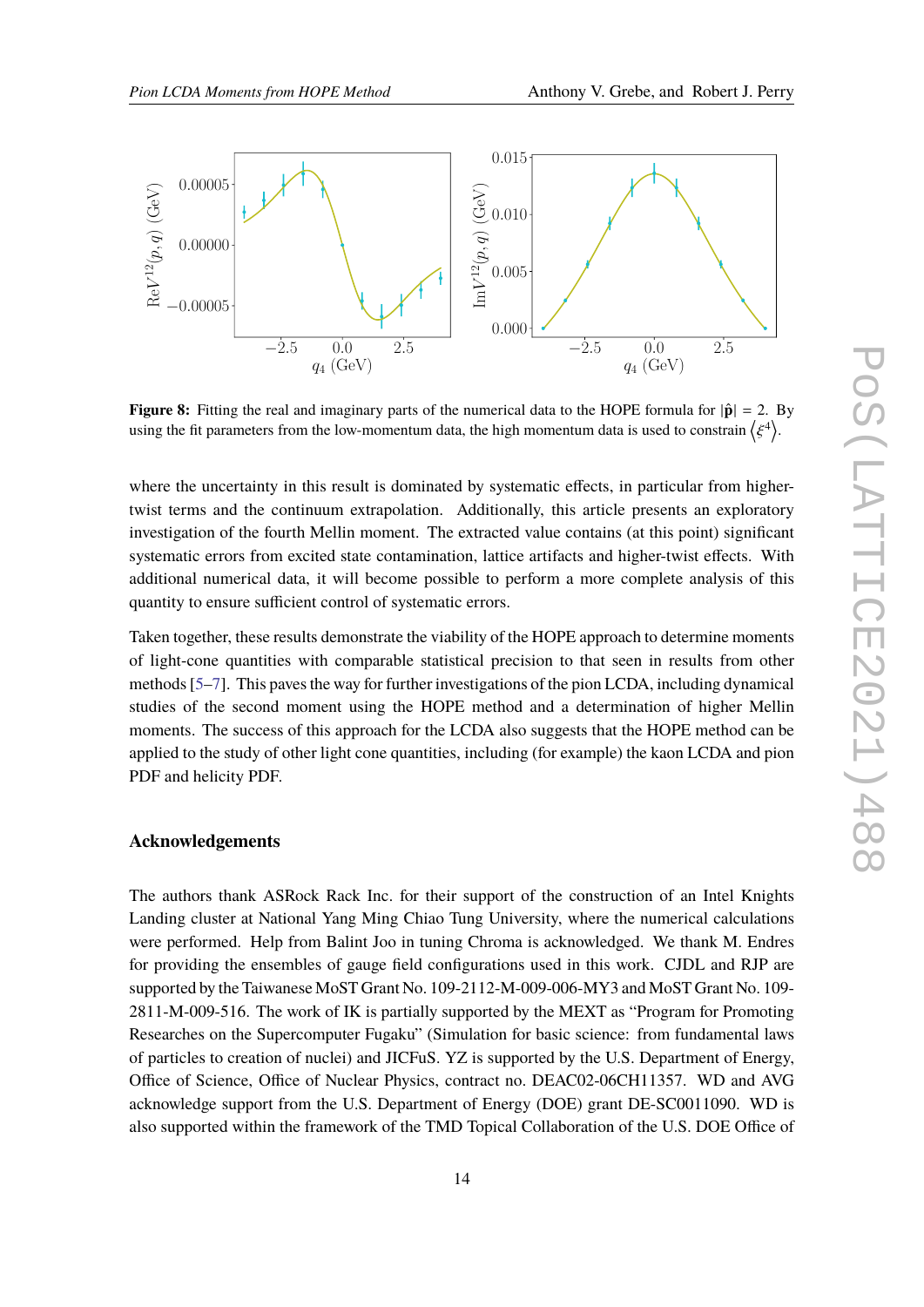Nuclear Physics, and by the SciDAC4 award DE-SC0018121. WD is also supported in part by the National Science Foundation under Cooperative Agreement PHY-2019786 (The NSF AI Institute for Artificial Intelligence and Fundamental Interactions, http://iaifi.org/). SM is partly supported by the LANL LDRD program.

# **References**

- <span id="page-14-0"></span>[1] A.V. Radyushkin, *Deep Elastic Processes of Composite Particles in Field Theory and Asymptotic Freedom*, [hep-ph/0410276](https://arxiv.org/abs/hep-ph/0410276).
- <span id="page-14-1"></span>[2] G. Lepage and S.J. Brodsky, *Exclusive Processes in Perturbative Quantum Chromodynamics*, *[Phys. Rev. D](https://doi.org/10.1103/PhysRevD.22.2157)* **22** (1980) 2157.
- <span id="page-14-2"></span>[3] A.S. Kronfeld and D.M. Photiadis, *Phenomenology on the Lattice: Composite Operators in Lattice Gauge Theory*, *[Phys. Rev. D](https://doi.org/10.1103/PhysRevD.31.2939)* **31** (1985) 2939.
- [4] G. Martinelli and C.T. Sachrajda, *A Lattice Calculation of the Second Moment of the Pion's Distribution Amplitude*, *[Phys. Lett. B](https://doi.org/10.1016/0370-2693(87)90858-6)* **190** (1987) 151.
- <span id="page-14-7"></span>[5] L. Del Debbio, M. Di Pierro and A. Dougall, *The Second Moment of the Pion Light Cone Wave Function*, *[Nucl. Phys. B Proc. Suppl.](https://doi.org/10.1016/S0920-5632(03)01572-X)* **119** (2003) 416 [[hep-lat/0211037](https://arxiv.org/abs/hep-lat/0211037)].
- [6] R. Arthur, P.A. Boyle, D. Brommel, M.A. Donnellan, J.M. Flynn, A. Juttner et al., *Lattice Results for Low Moments of Light Meson Distribution Amplitudes*, *[Phys. Rev. D](https://doi.org/10.1103/PhysRevD.83.074505)* **83** (2011) [074505](https://doi.org/10.1103/PhysRevD.83.074505) [[1011.5906](https://arxiv.org/abs/1011.5906)].
- <span id="page-14-3"></span>[7] G.S. Bali, V.M. Braun, S. Bürger, M. Göckeler, M. Gruber, F. Hutzler et al., *Light-cone distribution amplitudes of pseudoscalar mesons from lattice QCD*, *JHEP* **08** [\(2019\) 065](https://doi.org/10.1007/JHEP08(2019)065) [[1903.08038](https://arxiv.org/abs/1903.08038)].
- <span id="page-14-4"></span>[8] U. Aglietti, M. Ciuchini, G. Corbo, E. Franco, G. Martinelli and L. Silvestrini, *Model independent determination of the light cone wave functions for exclusive processes*, *[Phys.](https://doi.org/10.1016/S0370-2693(98)01138-1) Lett. B* **441** [\(1998\) 371](https://doi.org/10.1016/S0370-2693(98)01138-1) [[hep-ph/9806277](https://arxiv.org/abs/hep-ph/9806277)].
- [9] K.-F. Liu, *Parton degrees of freedom from the path integral formalism*, *[Phys. Rev. D](https://doi.org/10.1103/PhysRevD.62.074501)* **62** [\(2000\) 074501](https://doi.org/10.1103/PhysRevD.62.074501) [[hep-ph/9910306](https://arxiv.org/abs/hep-ph/9910306)].
- <span id="page-14-5"></span>[10] W. Detmold and C.-J.D. Lin, *Deep-inelastic scattering and the operator product expansion in lattice QCD*, *[Phys. Rev. D](https://doi.org/10.1103/PhysRevD.73.014501)* **73** (2006) 014501 [[hep-lat/0507007](https://arxiv.org/abs/hep-lat/0507007)].
- [11] V. Braun and D. Müller, *Exclusive processes in position space and the pion distribution amplitude*, *[Eur. Phys. J. C](https://doi.org/10.1140/epjc/s10052-008-0608-4)* **55** (2008) 349 [[0709.1348](https://arxiv.org/abs/0709.1348)].
- [12] Z. Davoudi and M.J. Savage, *Restoration of Rotational Symmetry in the Continuum Limit of Lattice Field Theories*, *[Phys. Rev. D](https://doi.org/10.1103/PhysRevD.86.054505)* **86** (2012) 054505 [[1204.4146](https://arxiv.org/abs/1204.4146)].
- <span id="page-14-6"></span>[13] X. Ji, *Parton Physics on a Euclidean Lattice*, *[Phys. Rev. Lett.](https://doi.org/10.1103/PhysRevLett.110.262002)* **110** (2013) 262002 [[1305.1539](https://arxiv.org/abs/1305.1539)].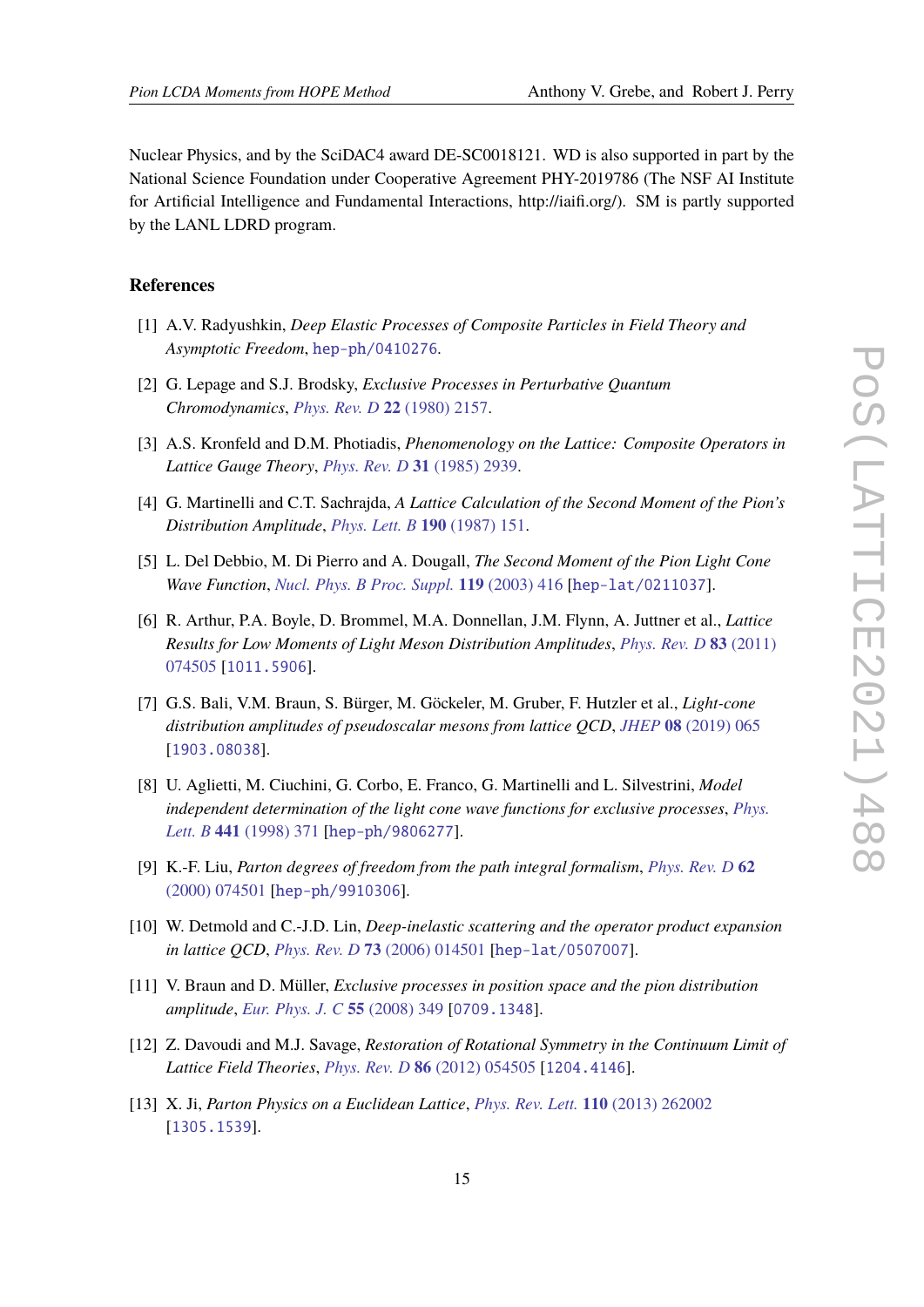- [14] A. Chambers, R. Horsley, Y. Nakamura, H. Perlt, P. Rakow, G. Schierholz et al., *Nucleon Structure Functions from Operator Product Expansion on the Lattice*, *[Phys. Rev. Lett.](https://doi.org/10.1103/PhysRevLett.118.242001)* **118** [\(2017\) 242001](https://doi.org/10.1103/PhysRevLett.118.242001) [[1703.01153](https://arxiv.org/abs/1703.01153)].
- [15] A. Radyushkin, *Quasi-parton distribution functions, momentum distributions, and pseudo-parton distribution functions*, *[Phys. Rev. D](https://doi.org/10.1103/PhysRevD.96.034025)* **96** (2017) 034025 [[1705.01488](https://arxiv.org/abs/1705.01488)].
- <span id="page-15-0"></span>[16] Y.-Q. Ma and J.-W. Qiu, *Exploring Partonic Structure of Hadrons Using ab initio Lattice QCD Calculations*, *[Phys. Rev. Lett.](https://doi.org/10.1103/PhysRevLett.120.022003)* **120** (2018) 022003 [[1709.03018](https://arxiv.org/abs/1709.03018)].
- <span id="page-15-1"></span>[17] K. Cichy and M. Constantinou, *A guide to light-cone PDFs from Lattice QCD: an overview of approaches, techniques and results*, *[Adv. High Energy Phys.](https://doi.org/10.1155/2019/3036904)* **2019** (2019) 3036904 [[1811.07248](https://arxiv.org/abs/1811.07248)].
- [18] X. Ji, Y.-S. Liu, Y. Liu, J.-H. Zhang and Y. Zhao, *Large-momentum effective theory*, *[Rev.](https://doi.org/10.1103/RevModPhys.93.035005) Mod. Phys.* **93** [\(2021\) 035005](https://doi.org/10.1103/RevModPhys.93.035005) [[2004.03543](https://arxiv.org/abs/2004.03543)].
- [19] M. Constantinou, *The x-dependence of hadronic parton distributions: A review on the progress of lattice QCD*, *[Eur. Phys. J. A](https://doi.org/10.1140/epja/s10050-021-00353-7)* **57** (2021) 77 [[2010.02445](https://arxiv.org/abs/2010.02445)].
- [20] M. Constantinou et al., *Parton distributions and lattice-QCD calculations: Toward 3D structure*, *[Prog. Part. Nucl. Phys.](https://doi.org/10.1016/j.ppnp.2021.103908)* **121** (2021) 103908 [[2006.08636](https://arxiv.org/abs/2006.08636)].
- <span id="page-15-2"></span>[21] K. Cichy, *Progress in x-dependent partonic distributions from lattice QCD*, in *38th International Symposium on Lattice Field Theory*, 10, 2021 [[2110.07440](https://arxiv.org/abs/2110.07440)].
- <span id="page-15-3"></span>[22] HOPE collaboration, *Parton physics from a heavy-quark operator product expansion: Formalism and Wilson coefficients*, *[Phys. Rev. D](https://doi.org/10.1103/PhysRevD.104.074511)* **104** (2021) 074511 [[2103.09529](https://arxiv.org/abs/2103.09529)].
- <span id="page-15-4"></span>[23] W. Detmold, A.V. Grebe, I. Kanamori, C.-J.D. Lin, S. Mondal, R.J. Perry et al., *A Preliminary Determination of the Second Mellin Moment of the Pion's Distribution Amplitude Using the Heavy Quark Operator Product Expansion*, in *Asia-Pacific Symposium for Lattice Field Theory*, 9, 2020 [[2009.09473](https://arxiv.org/abs/2009.09473)].
- <span id="page-15-5"></span>[24] K. Symanzik, *Continuum Limit and Improved Action in Lattice Theories. 1. Principles and*  $\overline{a}$ <sup>4</sup> *Theory*, *[Nucl. Phys. B](https://doi.org/10.1016/0550-3213(83)90468-6)* **226** (1983) 187.
- [25] K. Symanzik, *Continuum Limit and Improved Action in Lattice Theories. 2. O(N) Nonlinear Sigma Model in Perturbation Theory*, *[Nucl. Phys. B](https://doi.org/10.1016/0550-3213(83)90469-8)* **226** (1983) 205.
- <span id="page-15-6"></span>[26] M. Lüscher, S. Sint, R. Sommer and P. Weisz, *Chiral symmetry and O(a) improvement in lattice QCD*, *[Nucl. Phys. B](https://doi.org/10.1016/0550-3213(96)00378-1)* **478** (1996) 365 [[hep-lat/9605038](https://arxiv.org/abs/hep-lat/9605038)].
- <span id="page-15-7"></span>[27] M. Lüscher, S. Sint, R. Sommer and H. Wittig, *Non-perturbative determination of the axial current normalization constant in 0(a) improved lattice qcd*, *[Nuclear Physics B](https://doi.org/10.1016/s0550-3213(97)00087-4)* **491** (1997) [344–361.](https://doi.org/10.1016/s0550-3213(97)00087-4)